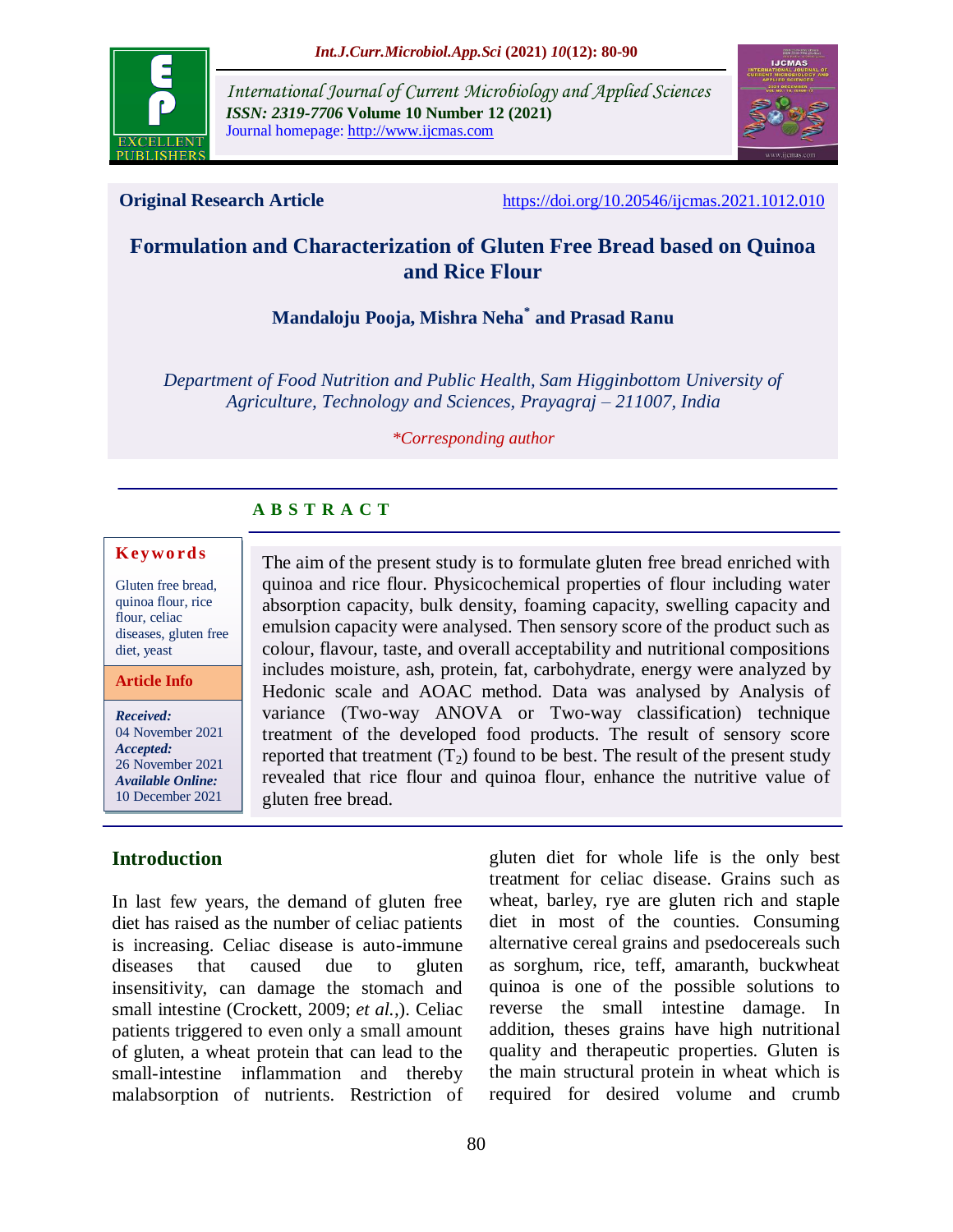structurein dough system. Gluten is made up of glutenin and prolamin, which provides elasticity and extensibility respectively. They are the primary ingredient in cereal-based products especially bakery products and provides a continuous gluten network, resulting in a proper crumb structure. Glutenfree products, especially yeast leaved bakery products, have few technological problems such as poor appearance, texture, sensory properties and reduced shelf life. Lack of gluten, results in weak batters, decreased volume and crumbly structure, therefore its removal is the serious problems for bakers. Non yeast leavened bakery products such as cakes, muffins, biscuits are easier to obtain because the lack of visco-elasticity of their batters is not an issue, as gas is generated during baking and immediately retained. Bakery products are convenient, ready to eat and liked by all age group. Lack of gluten matrix is the major issue in formation of gluten free leavened bread.

The gluten-free market is becoming the most prosperous market in the field of food and beverage in the near future (Agriculture and Agri-Food Canada, 2011). Commercial gluten free breads are pale, have poor flavour, taste and lack fibre, vitamins and nutrients. There is urgent need to investigate new ingredients and technologies that improve the textural, sensory and nutritional quality of gluten free bread. Different cereals and pseudo cereal such as rice, amaranths, quinoa have been utilized for developing gluten-free food products including breads, pasta, cookies. Of these, rice flour as been used as basic ingredient in gluten-free bread, due to its lack of gluten, and easily digested carbohydrate. It is attractive, due to its unique properties, such as hypo allergenicity, colour lessness, bland taste and a high amount of easily digested carbohydrates, making it desirable in celiac patients. Quinoa (Chenopodium quinoa Wild) is pseudo cereal belongs to Chenopodiaceae family. It is richin

high biological-value proteins, fibre, essential fatty acid, vitamins, and minerals. It has low glycaemic index and rich in various phytochemical compounds.

Therefore, it could be used as a functional compound in gluten‐free bread with good rheological and sensory characteristic due to its desirable chemical composition and good nutritional value (Repo-Carrasco *et al.,* 2003). Thus, Quinoa and rice flour is one of the most emerging healthy alternatives to gluten containing grains in the gluten-free diet as it is a good source of proteins and a wide range of nutrients. They have shown positive effects on the rheological and sensory characteristics of bakery products, such bread and cookies with good nutritional quality. The aim of the present work is to formulate the gluten free bread by using rice flour, and quinoa flour. Then physicochemical, nutritional properties and consumer acceptability of formulated products were studied.

## **Materials and Methods**

## **Development of products**

The basic recipe of formulation for the breads was performed according to Aastha Deswal *et al.,* 2015. The treatment includes Rice flour (30-70%) and Quinoa flour (20-40%) that it is clearly present in table 1. Baking was done in an oven at baking temperature between 170  $^{0}$ C-190<sup>0</sup>C and baking time 30-40 min. After baking the loaves were cooled at room temperature, sliced and packed in polyethylene bags.

## **Physicochemical properties of flour**

## **Water absorption capacity**

Water absorption capacity was determined by following the procedure of Saetung (2010) with little modification. One gram of each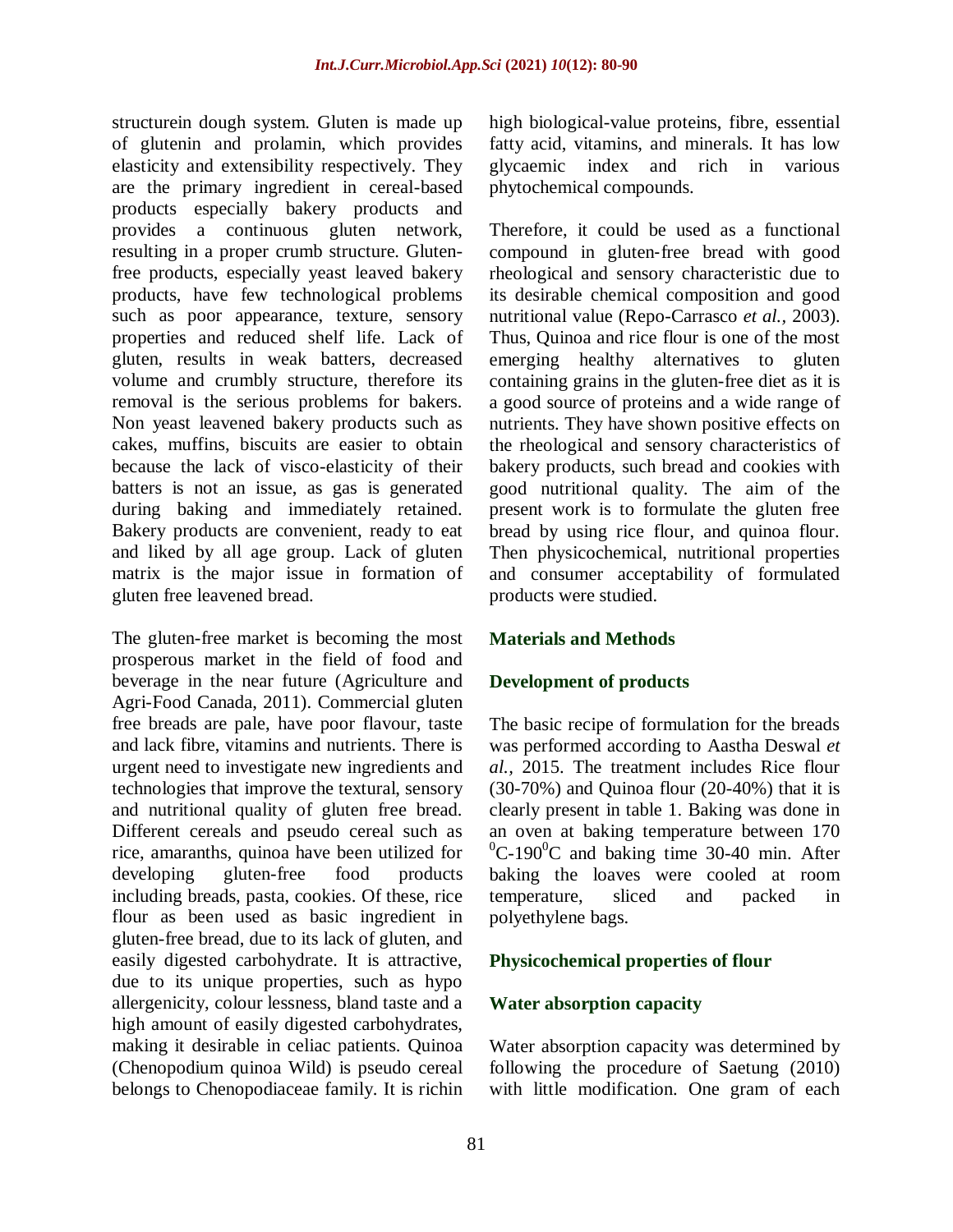flour sample was mixed to10ml of distilled water. Then, slurry was vortexes for one min and allowed to stand for 30 min and then centrifuged at 3000rpm for 10 minutes. Excess water was decanted and samples were allowed to drain.

#### **Bulk Density**

It was measured by following the procedure of Saetung (2010).Take 10gms of tested flour in a 25ml graduated cylinder and pack it by giving a gentle tapping of the cylinder. The final volume of the test flour was measured and expressed as g/ml.

#### **Foaming capacity**

The foam capacity was determined using the method of Saetung (2010). Take 2 g of the flour and blend into100ml of distilled water for 6 min at room temperature and then mixtures were immediately placed in a 250 ml measuring cylinder. The volume of the foam was recorded. It was expressed as the % increases in the volume.

#### **Swelling Capacity**

### **Procedure**

10 ml of water taken into measuring cylinder and add 1g of sample then mark the bed volume. Incubate for 18 hours, again take bed volume.

Calculation **Swelling Capacity** final volume - initial volume  $\times$  100 Weight of sample

#### **Emulsion capacity**

The emulsion capacity was determined by the method of Martha Padial *et al.,* 2010 with little modification. Emulsion (1 g sample, 10

ml distilled water, and 10 ml soybean oil) was prepared in calibrated centrifuged tube and the mixture was centrifuged at 2000 g for 5 min. The ratio of the height of emulsion layer to the total height of the mixture was calculated as emulsion activity in %. The capacity of the emulsion of the sample was estimated after heating it contains in calibrated centrifuged tube at 80°C for 30 min in a water bath followed by cooling with tap water for 15 min and then centrifuged at 2000 g for 15 min. The emulsion capacity (%) was calculated as the ratio of the height of emulsified layer to the total height of the mixture.

## **Sensory characteristic of the gluten free bread**

Sensory evaluation of the food products for their acceptability was done by panel members of 10 judges. Panel members are selected based on their performance in initial evaluation trails. Sensory descriptors o the samples were appearance, colour, aroma, taste, texture and overall acceptability. The nine-point hedonic scale score card, purposefully made for analysis was used for sensory evaluation (Sri Lakshmi 2014).

## **Nutritional analysis of gluten free flour and bread**

The chemical analysis of the flour and developed bread ingredient was done by the standardized procedure of AOAC (2010).

#### **Shelf life of bread**

Shelf-life of optimized  $(T_2)$  gluten free bread includes TPC, Coliform, Yeast and Mould count was done at 1,3,6,9 days. The total plate count (CFU/g) was determine by the standard plate count method on MRS agar plates and incubating for 48 h at 37 °C. The yeast and mold count of gluten free bread was determine using potato dextrose agar medium after incubating for 48 h at 37°C. The coliform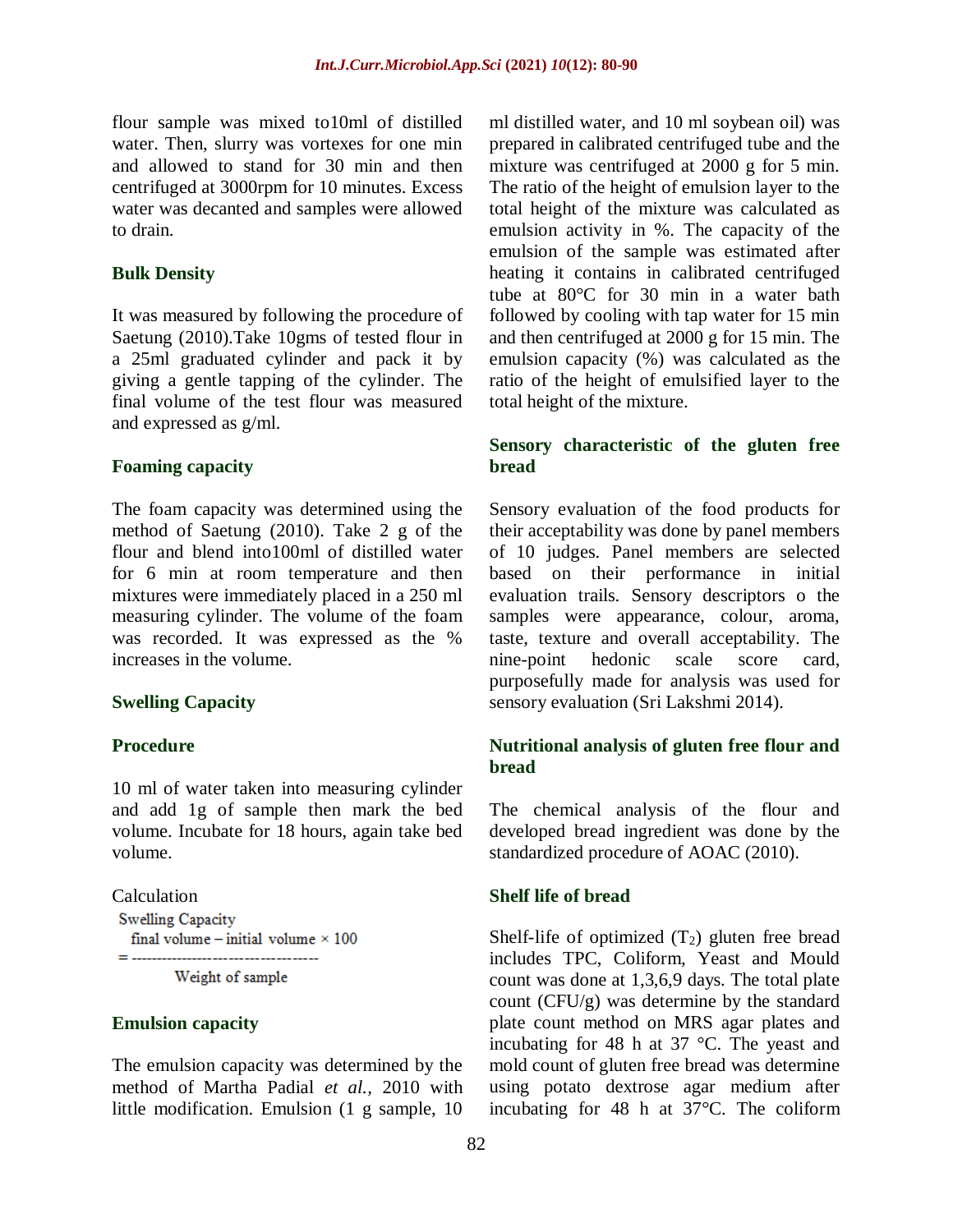bacteria on the MacConkey agar was done after incubated at  $37^{\circ}$ C for 48-72 hours.

## **Statistical analysis**

The data was statistically analysed by using Analysis of variance (Two-way ANOVA or Two-way classification) technique. A significant difference between the treatments was determined by using CD (Critical Difference) test (Appendix). 't' Test was performed for comparing the difference in the nutritional content between control and best treatment of the developed food products (*Chandel, 2006*).

## **Results and Discussion**

## **Physicochemical Properties of Gluten Free Flour**

The physicochemical properties of gluten free flours were shown in figure 2.The result of our study reported that quinoa flour (15.50%), exhibit higher water absorption capacity than rice flour (12.7%).

Good water absorption capacity is a desirable consistency to formulate sauces, dough, bakery products. High water absorption capacity is due to the presence of more hydrophilic constitutes and it suggest that the flour could be used for bakery products especially breads and cakes.

The value of swelling capacity and emulsion stability of quinoa flouris 19.43 and 47.03 respectively as shown in the below figure 3. Swelling capacity indicate the ability of grain to absorb water and swell to give desirable volume.

It indicates the extent of associative forces in the starch granules and is considered a quality measure in bakery products. Lower value of swelling capacity (16.76) and emulsion

stability (42.84) of rice flour might be attributed on size of particles and species varieties. Although, rice flour has high foaming capacity (18.63), and bulk density (0.813) as shown in table 3.

High foaming stability signify the stability of large air bubbles. This indicate that air bubbles of rice flour particles are not easier to collapse and surrounded by flexible protein film.

The bulk density is the function of mass and volume; it could determine the handling requirement and closeness of packaging as shown in figure 2. In consistent to present study, ogungbenle (2010) found that quinoa has a high-water absorption capacity and low foaming capacity and stability that lead to the good leavened baked product.

## **Sensory characteristic of gluten free bread**

## **Colour and appearance**

Figure 1 shows that the mean of sensory scores obtained for gluten free bread in relation to colour and appearance, express that  $T<sub>2</sub>(8.1)$ has the highest score (8.1), followed by  $T_1$  (7.8),  $T_0$  (8.1) and  $T_3$  (7.75). It indicates that the treatment  $T<sub>2</sub>$  (30 was liked very much by the responders, whereas  $T<sub>o</sub>$  was liked moderately regarding the colour and appearance of gluten free bread by the responders.

## **Texture**

Figure 1 shows that the mean of sensory scores obtain and analysed for gluten free bread in relation to texture, shows that  $T_2$  has the highest score  $(8.1)$ , followed by T<sub>1</sub>  $(7.8)$ ,  $T<sub>o</sub>$  (8.1) and  $T<sub>3</sub>$  (7.75). It indicates that the treatment  $T_2$  was liked very much by the responders, whereas  $T<sub>o</sub>$  was liked moderately regarding the colour and appearance of gluten free bread by the responders.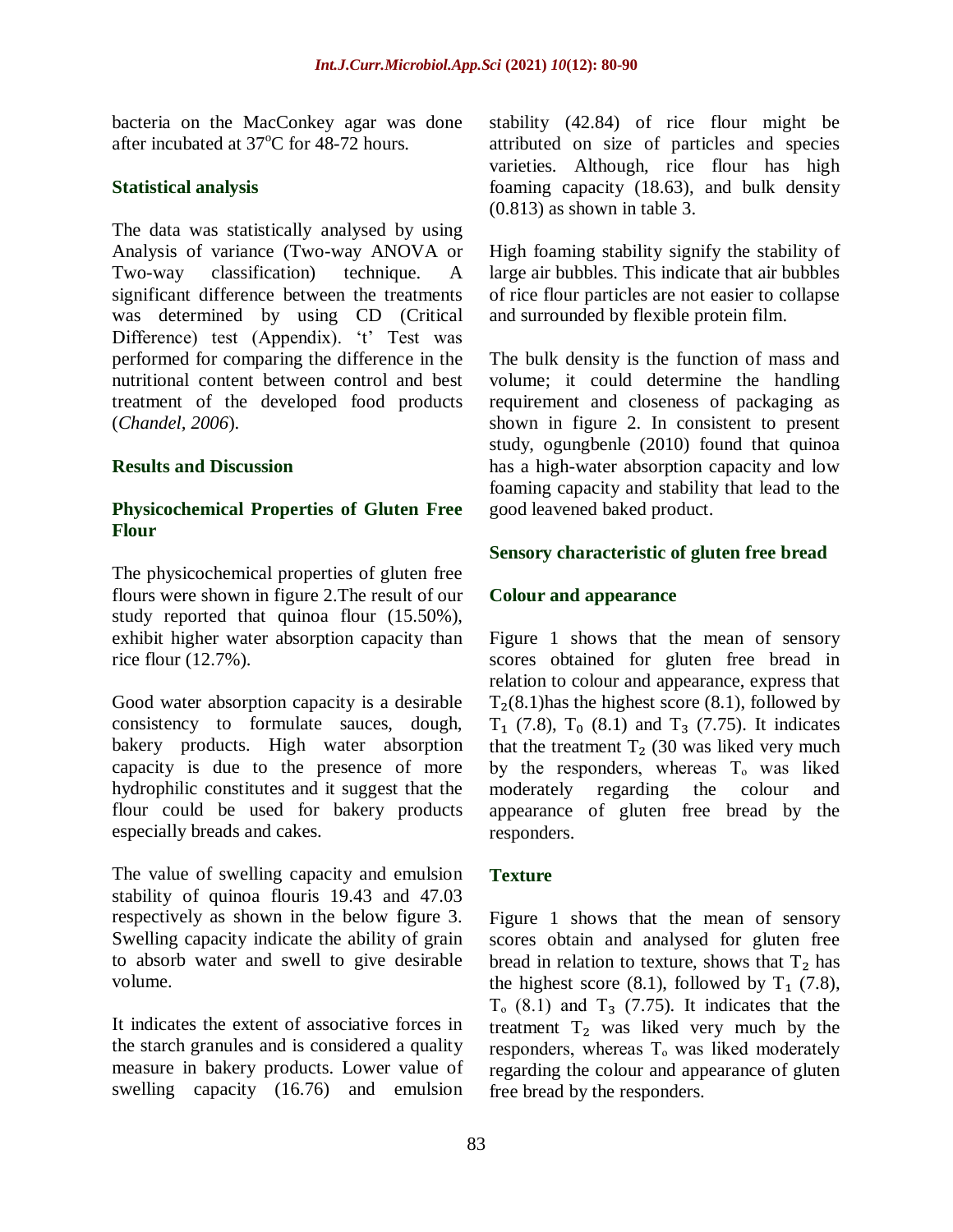## **Taste and flavour**

Figure 1 shows that the mean of sensory scores obtain and analysed for gluten free bread in relation to taste and flavour, shows that  $T_2$  has the highest score (8.1), followed by  $T_1$  (7.8),  $T_0$  (8.1) and  $T_3$  (7.75).

It indicates that there is a significant difference between the all three treatments of gluten free bread regarding their texture, so it can be easily concluded that gluten free bread incorporated with 50% quinoa flour, 40% rice flour, 5% xanthan gum, 5% yeast, 10% skim milk powder i.e.,  $T_2$  (8.2) has good consistency and is best from other 2 treatments.

## **Overall acceptability**

Figure 1 shows that the mean of sensory scores obtained for gluten free bread in relation to overall acceptability, indicates that  $T_2$  has the highest score (8.2), followed by  $T_1$  $(7.1)$ ,  $T_0(8.1)$  and  $T_3$  (7.75). It indicates that there is a significant difference between the all three treatments of gluten free bread regarding their consistency, so it can be easily concluded that gluten free bread incorporated with 50% quinoa flour, 40% rice flour, 5% xanthan gum, 3% sugar, 5% yeast, 10% skim milk powder i.e.,  $T_2$  (8.2) has good in overall acceptability.

## **Nutritional composition of the developed products**

The control and treatment samples were analysed and calculated for their various nutrient contents including moisture, ash, protein, fat, and energy calories. Figure 4 present the nutritional composition of gluten free bread and shows that highest moisture content was found in  $T_0(19.99\pm 0.22g)$ followed by  $T_1(19.04\pm 0.36g)$  and  $T_2(19.36\pm0.07g)$ ,  $T_3(19.81\pm0.31)$ . Lowest moisture content was found in control

 $T_1(19.04\pm 0.36g)$ . Although, no significant difference were found in moisture content of  $T_1$  and  $T_2$ . It signifies that  $T_1$  and  $T_2$  have higher shelf life due to lower moisture content followed by  $T_3$  and control has lowest shelf life in comparison to all formulated gluten free bread. The might attribute due to the presence of refined wheat flour in control.

The ash content of gluten free bread varies (0.08 to 0.88g). Ash content of all treatments were found significant different from each other. The ash content of treatment  $T_1$ (0.88±0.07g) was found to be highest followed by  $T_0$  (0.08±0.31g),  $T_2(0.88\pm0.07g)$ ,  $T_3$  $(0.66\pm0.31g)$  as shown in figure 4. The higher ash content signifies the higher mineral content in bread.

Highest ash content in  $T_1$  signifies the highest mineral content in treatment  $T_1$ , attributed to higher mineral in quinoa than rice. Minimum ash content found in control, this might be low mineral content in refined wheat flour than quinoa and rice flour (Paulina sarbak *et al*.*,*).

The highest protein content found  $inT_3(13.98\pm0.68g)$  followed by  $T_0$  $(8.8\pm0.18g),$   $T_1(9.66\pm0.88),$  and  $T_2(8.15\pm0.22g)$  as shown in figure 4. The protein content was found highest in  $T_3$ , this might be due to higher protein content of Quinoa and lowest protein content found in control attributed to lower protein content wheat. Breads are low in fat and in present study it ranges from 8.8g to 8.15.

The figure 4 illustrate control have lower fat content and  $T_1$  ((3.33±0.28g) has highest fat content followed by  $T_0(0.72\pm0.31)$ ,  $T_2$  $(2.14\pm0.31g)$  and T<sub>3</sub>  $(1.56\pm0.22g)$ . (Maria Estela *et al.,* 2013*)* reported the quinoa and rice flour high in PUFA content than refined wheat flour. It signifies that gluten free bread have high fat content, although they are good fat for health.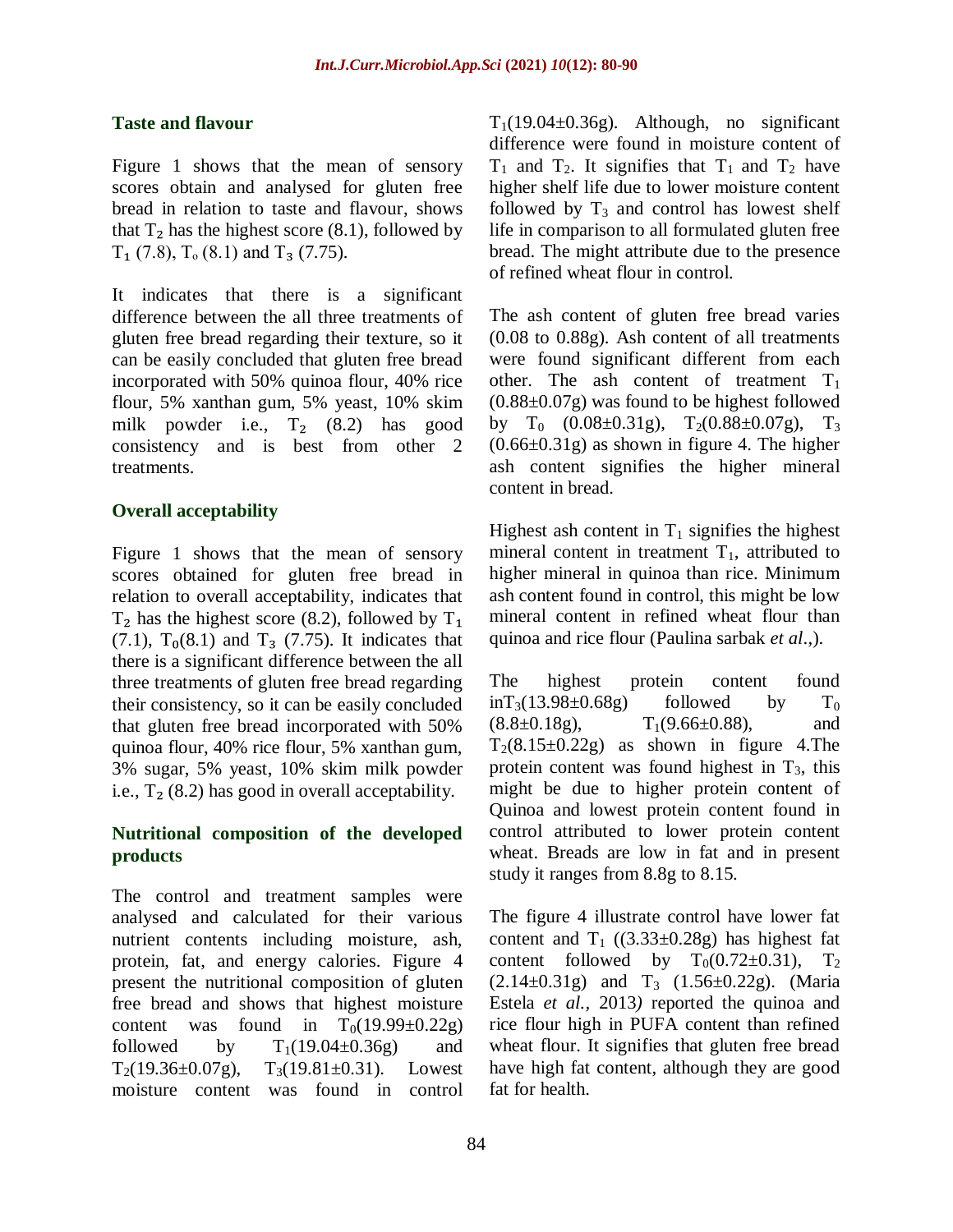| <b>Ingredient</b>       | <b>Amount</b>   |
|-------------------------|-----------------|
| <b>Rice flour</b>       | 30-70%          |
| <b>Quinoa flour</b>     | 20-40%          |
| <b>Skim milk powder</b> | 10 <sub>g</sub> |
| Oil/butter              | 5g              |
| <b>Yeast</b>            | $\overline{6g}$ |
| <b>Sugar</b>            | 5g              |
| <b>Xanthan</b> gum      | 0.5g            |

**Table.1** Different flours and ingredients taken to make gluten free bread

# **Table.2** Control and treatment combinations of gluten free bread

| <b>Treatments</b>      | T <sub>0</sub> | $T_1$          | $\mathbf{T}_2$          | $T_3$ |
|------------------------|----------------|----------------|-------------------------|-------|
| <b>Ingredients</b>     |                |                |                         |       |
| Refined wheat flour(g) | 80             |                |                         |       |
| Rice flour $(g)$       |                | 35             | 50                      | 60    |
| Quinoa flour $(g)$     |                | 45             | 30                      | 20    |
| Xanthan $gum(g)$       |                | 0.5            | 0.5                     | 0.5   |
| Skim milk powder $(g)$ | 10             | 10             | 10                      | 10    |
| Sugar(g)               | 5              | $\overline{5}$ | $\overline{\mathbf{5}}$ | 5     |
| Oil/ $butter(g)$       | 2              | 1.5            | 1.5                     | 1.5   |
| Yeast $(g)$            | 3              | 3              | 3                       | 3     |
| <b>Total</b>           | 100            | 100            | 100                     | 100   |

# **Table.3** Shelf life of optimized gluten free bread (T<sub>2</sub>)

|                                                 | (Day 1)             | (Day3)              | (Day6)     | (Day9)       |
|-------------------------------------------------|---------------------|---------------------|------------|--------------|
| <b>Total plate</b><br>count (TPC)-<br>log CFU/g | 2.55                | 3.25                | 5.38       | 7.13         |
| <b>Yeast / Mould</b><br>(CFU/g)                 | 1.1x10 <sup>1</sup> | 1.9x10 <sup>1</sup> | $2.6x10^2$ | $3.1x10^{4}$ |
| <b>Coliform</b>                                 |                     |                     |            |              |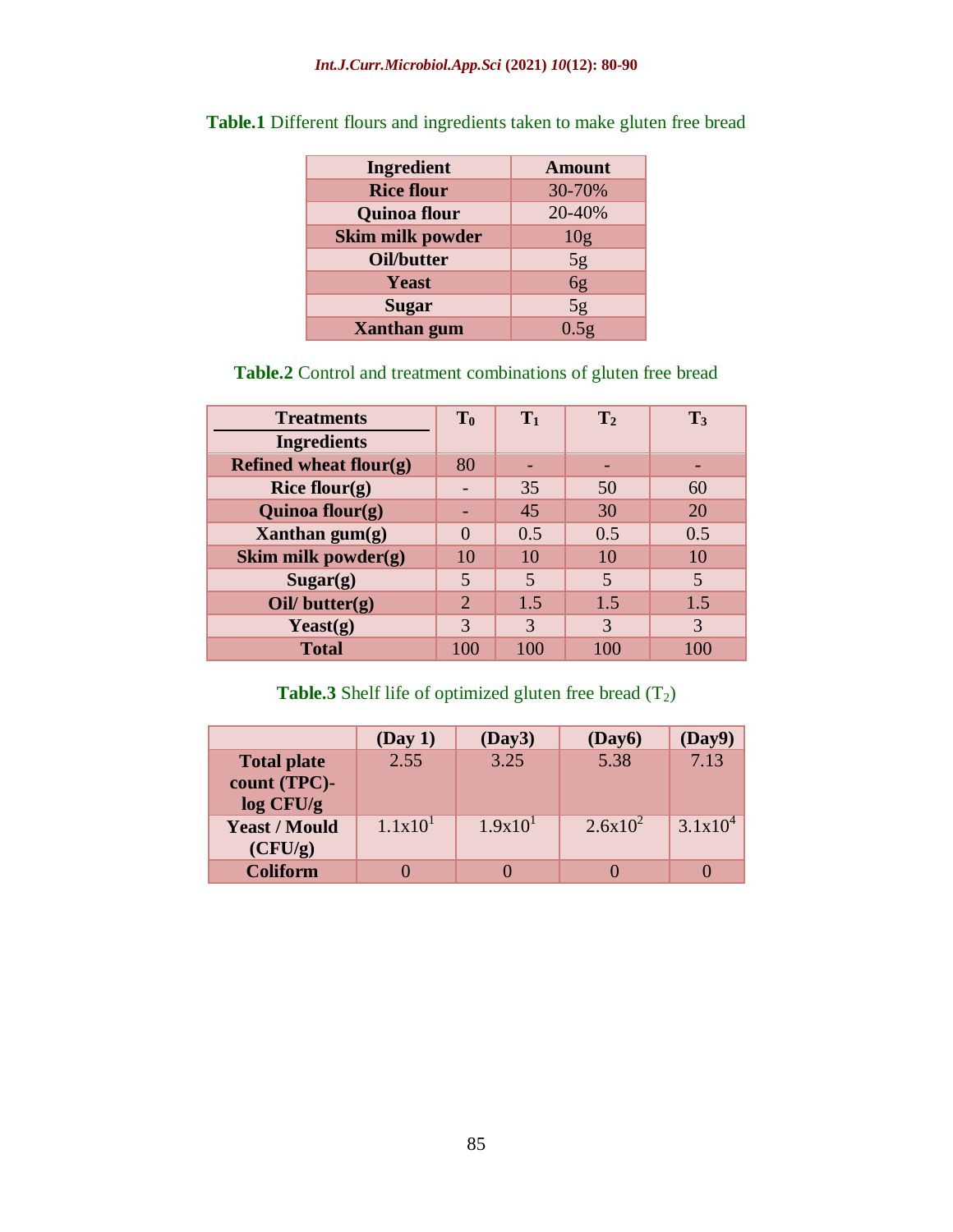

**Fig.1** Average sensory scores of controls and treated samples of bread





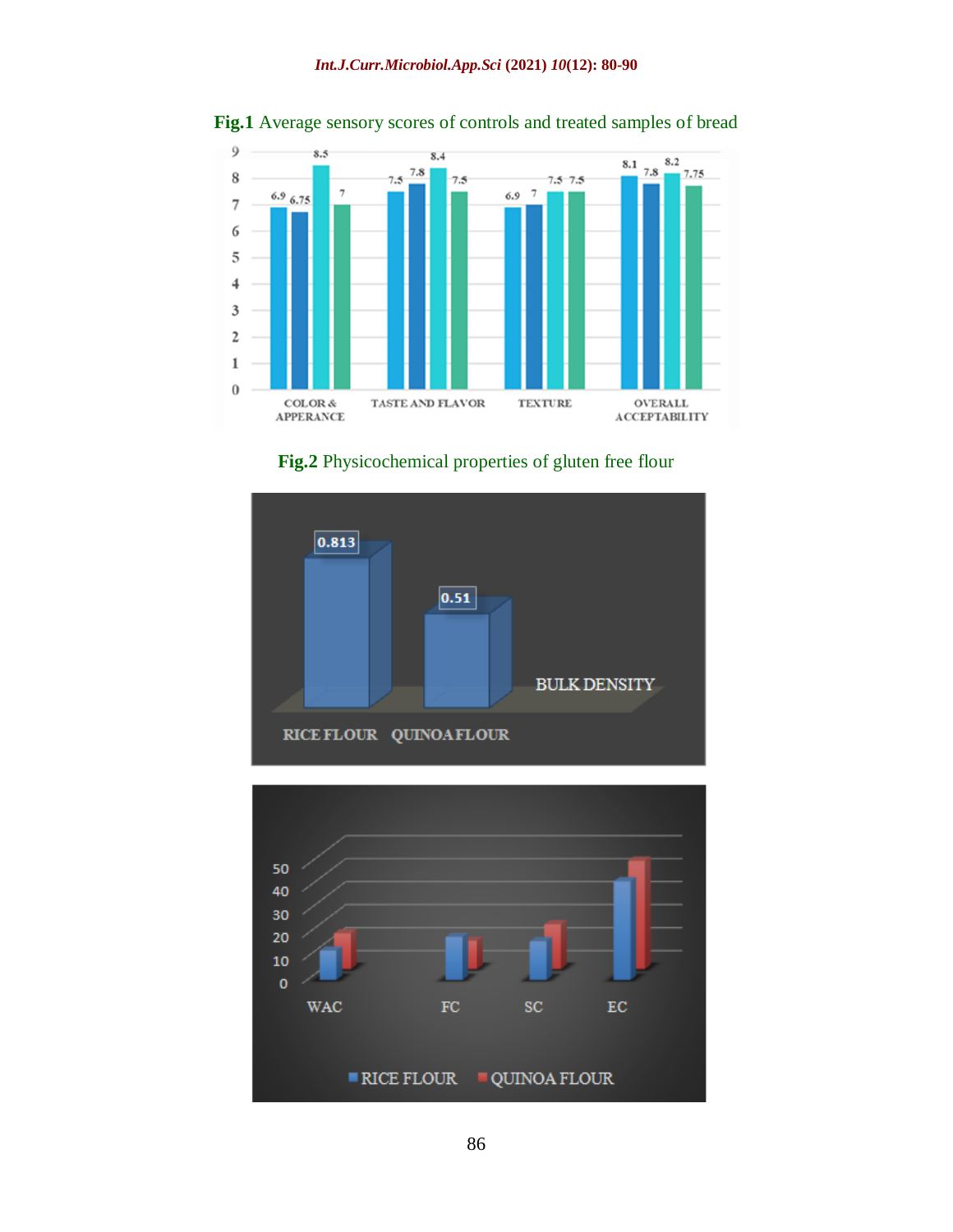



**Fig.4** Nutritional composition of gluten free bread

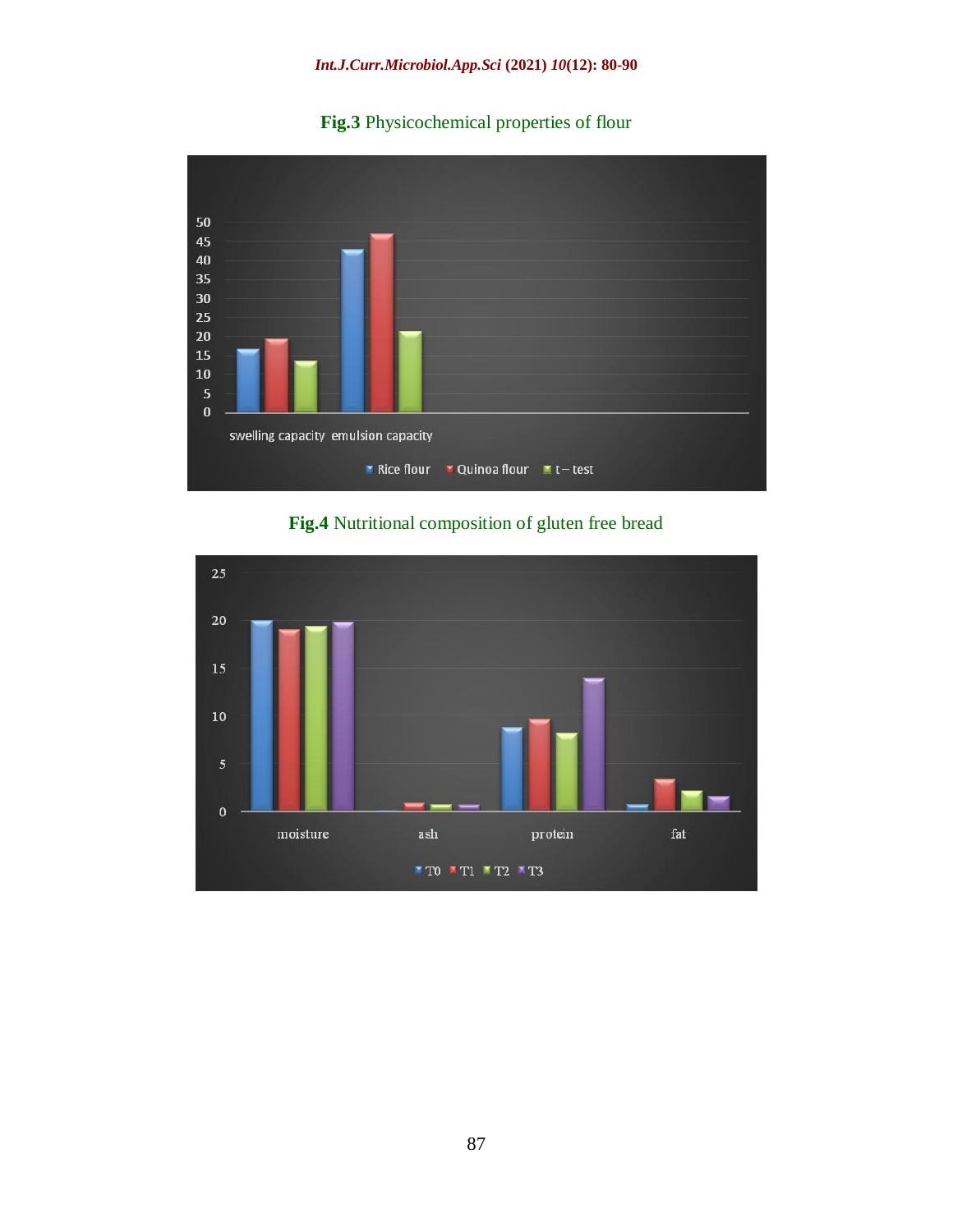

**Fig.5** Nutritional composition of gluten free bread

Energy content is high in  $T_1$  (300.1 $\pm$ 0.25g) followed by  $T_0$  (278±0.28),  $T_2$ (297.2±0.28g), and  $T_3$  (286 $\pm$ 0.19g), respectively as shown in figure 5. Although no significant difference is found in energy content of  $T_1$  and  $T_2$ . The low energy content in control is attributed to low content of macronutrients. It signifies that gluten free bread has the good energy content because the quinoa flour and rice flour are rich in protein and fat. The nutrient contents shows that the incorporation of quinoa flour, rice flour in the product of gluten free bread, was good to enhance the nutritional values of it and also good for preventing celiac diseases.

#### **Shelf life of gluten free bread**

The shelf-life of optimized  $(T_2)$  gluten free bread includes TPC, Coliform, Yeast and Mould count is presented in table 3**.** The total plate count on day 1, 3, 6 and 9 of optimized gluten free bread  $(T_2)$  is 2.55 log CFU/g, 3.25 log CFU/g, 5.38 log CFU/g and 7.13 log CFU/g respectively. According to AOAC, the TPC for bread should be>0.88-6.13log CFU/g. In the present study, we found that on  $6<sup>th</sup>$  day the TPC is lower than recommended safety level and on  $9<sup>th</sup>$  day, the plate count is higher

than recommended. Therefore, the present study found that the optimized bread is safe up to the  $6<sup>th</sup>$  day. The mould spoilage accounts for between 1-5% depending on the season. The total yeast and mould count of the bread ranged from  $1.1x10^1 - 8.0x10^4$ . The yeast and mould count of optimized bread is  $1.1X10<sup>1</sup>$  in day one,  $1.9X10^{1}$  in day 3,  $2.6X10^{2}$  in day 6,  $3.1x10<sup>4</sup>$  in day 9. Therefore, the present study found that the optimized bread is safe up to  $6<sup>th</sup>$ day. The yeast and mould count found within recommended range up to  $9<sup>th</sup>$  day and coliform count was nil from day 1-9.These results consistent with other reported results of shelflife of gluten free bread.

The finding of present study reveals that Quinoa and Rice flour enhance the nutritive value of gluten free bread. The treatment  $T_2$ (50:30) was highly acceptability on the basis of overall acceptability for the gluten free bread. The nutritional composition of all treatments in the developed products was higher in comparison with control. The present study found that the optimized bread is safe up to  $6<sup>th</sup>$  day. The results of the study arouse the need of further improvement and optimization of gluten free bread.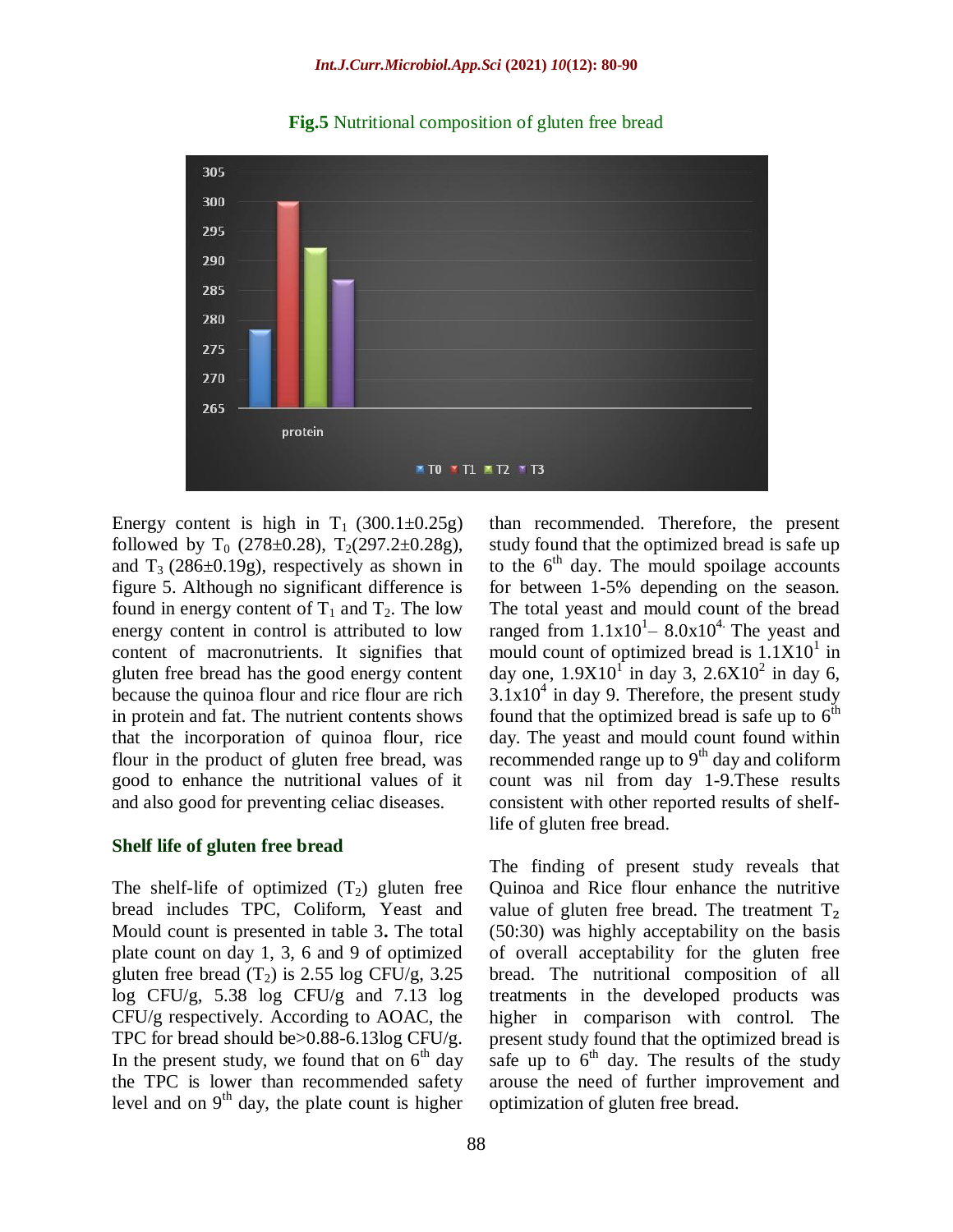### **Acknowledgement**

Authors would like to express my gratitude to my supervisor, Dr. Neha Mishra, and lab technician. Also, author would like to thank my friends and family who supported me and guided me throughout this project. cannot express enough thanks to my committee for their continued support and encouragement.

## **References**

- Aaron, 2015. Food Industrial Microbial Transglutaminase in Celiac Disease. International Journal 1-6.
- Aastha Deswal, Navneet Singh Deora, Hari Niwas Mishra, 2015. Product development in gluten free product; Food science and technology international 21(5), 364-379.
- Andreas Houben, Agnes Hochstotter, Thomas Becker, 2012. possibilities to increase the quality in gluten- free bread production., European Food Research and Technology. 235 (2), 195-208.
- Anuchita Moongnarm, Tanongsak Moontree, pisanDeedpinrum, Kiratipadtong, 2013. Functional properties of rice flour; Department of food technology and nutrition, faculty of technology, university Mahasarakham, Thailand, 44150.
- Arendt, E. K. and F. D. Bello., 2008. Rheology and texture properties of surimi gels. Inc. p 491-582.
- Arendt, E. K. and F. D. Bello, 2008. Functional cereal products for those with gluten intolerance. In: Technology of Functional Cereal Products, ed. B. R. Hamaker. Cambridge, England: Wood head Publishing Ltd.
- Azwinahmad, Mimi SakinahAbdMunaim and S. MohdAhmadi, 2016."Optimization of gluten free bread formulation by adding Xanthan Gum, using responses

surface methodology", The national conference for postgraduate research. University Malaysia Pahang. 07-18.

- Baik O. D., M, Marcotte, S. S. Sablani, and F. Castaigne, 2001. Thermal and physical properties of bakery products," critical reviews in food science and nutrition" journal. 41:321-352.
- Bareboft and Joseph, 2004. The Preservation of Food Nutrients, Journal of America and Diet Association. 13 – 259.
- Belderok, B., Mesdag, J., & Donner, D. A, 2000. Bread-making quality of wheat (p.3). Springer. ISBN 0-7923-6383-3.
- Capriles V D, Areas J G, 2014. novel approaches in gluten-free bread making: interface between food science, nutrition, and health. Comprehensive review food science. 13(5):871-890.
- Chandel, S. R. S, 2006. Analysis of Variance, Handbook of Agriculture Statistics 4<sup>th</sup> edition 13 – 17.
- Crockett, R. B. S., 2009. The Physicochemical Properties of Gluten-free Dough with the Addition of Hydrocolloids and Proteins, M.Sc., Ohio State University, Ohio, USA.
- Cornejo F, rosell C M, 2015. Physicochemical properties of long rice grain varieties in relation to gluten free bread quality. LWT- food scitechnol. 62(2): 1203- 1210.
- Dartois A, Singh J, Kaur L, Singh H, 2010. influence of guar gum on the in vitro starch digestibility; rheological and microstructural characteristics. National agricultural library journal Food biopsies. ISSN: 1557-1858.
- Department of Human Nutrition and Hygiene, Poznan University of Life Sciences, Wojskapolskiego. 31, 60-624.
- Denisse Bender, Regine Schon Lechner, 2020. Innovative approaches towards improved gluten-free bread properties; Journal of Cereal science. 91-102904.